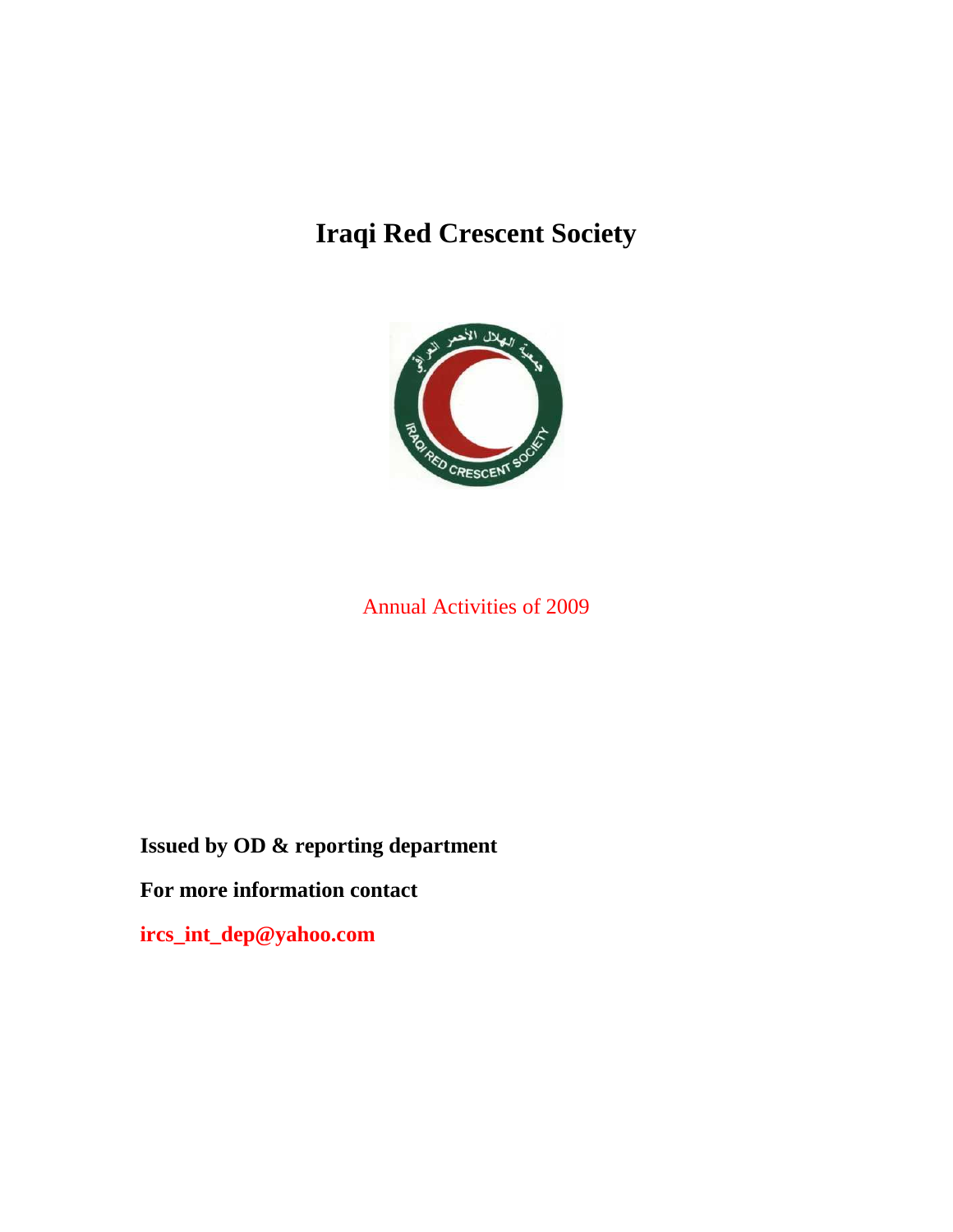#### **Introduction**

The Iraqi Red Crescent society is an independent organization concerning on safety and dignity of vulnerable people from natural and man made disaster, the society has been founded in 1932, the society is strive to lessening the suffering of people through relieving and providing health care, health education and community base first aid.

The society depends on volunteers in implementing various activities (Distributing relief items, Food shares, Health programs, Disseminating the international humanitarian law, Restoring family links, Explosive remnants of war awareness, etc…

#### **Background**

The national society faced many changes due to crisis had happened in the country, first golf war, second golf war, International blockade, the invention had happened in 2003, for that the society adopted new programs like restoring links family, Explosive remnants of war awareness, Psychosocial support, etc…, where the society achieve its activities in cooperating with the community adding to recruit volunteers to implement operational departments actions such as Disaster Management, health care, restoring family links, ERWA, Dissemination) departments sustain by (admin, information technology& communication, Organizational development, auditing, finance, legal, investment,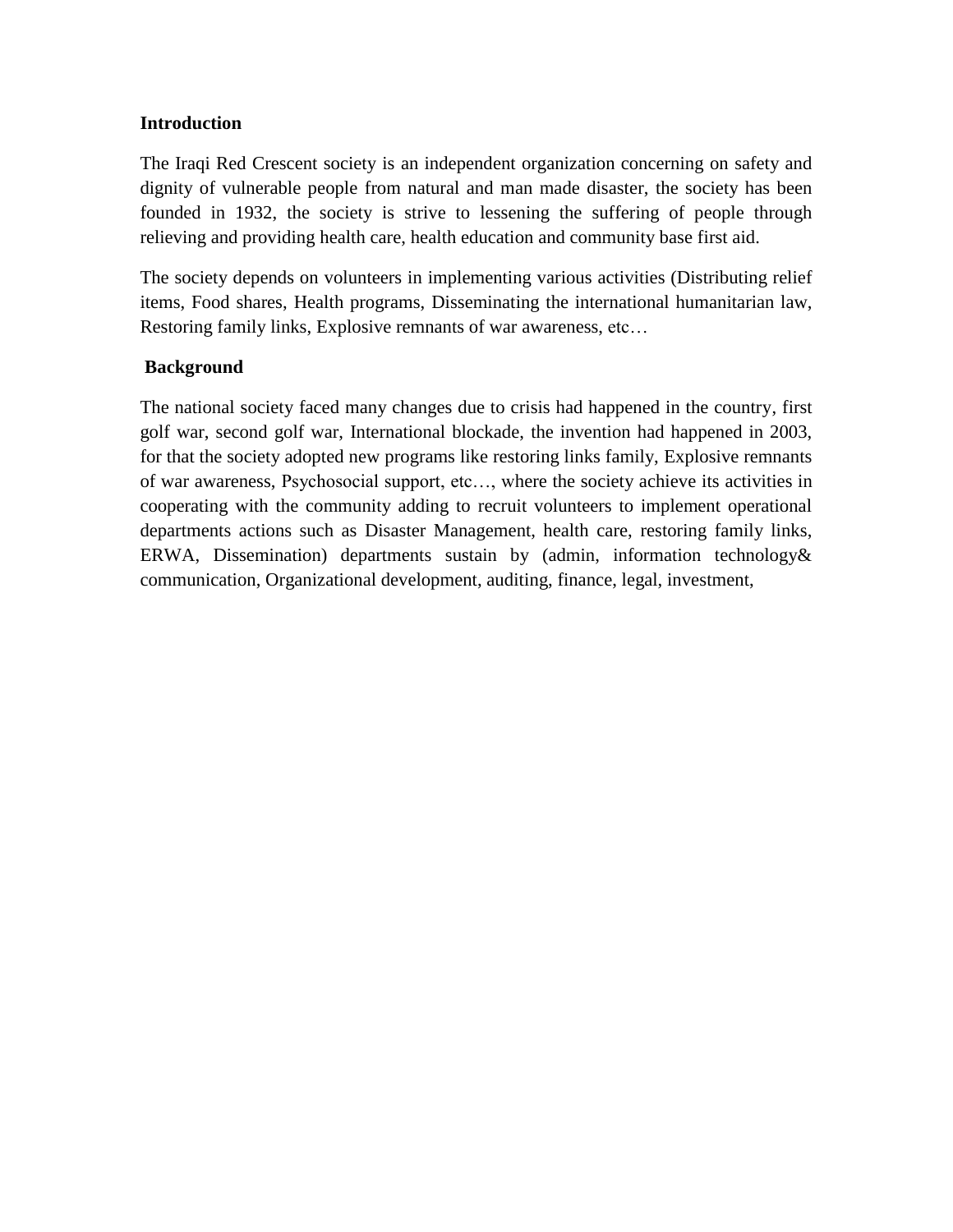# **Relief Activities**

Within the involvement of the local community, 862 gifts were distributed to the orphans. Each gift consists of (track suit, training shoes, socks, towel, women's veil and school bag).

# **2009 Camps**

During the pilgrimage season, IRCS erected two camps to host pilgrims, the first one located in the border area of Safwan with a capacity of 30 tents to receive 5000 pilgrims. While the second one located in the district of Al-Nukhaib – Anbar Governorate with a capacity of 25 tents to receive 6667 pilgrims. Both caps have been supplied with potable water, food meals and emergency medications.

# **Relief Activities of Baghdad Branch**

- In the memorial of A'ashora (Arba'ainiat Al-Imam Al-Hussein), 195 tents plus 13 rest stations were established to deliver medical services to the worshipers, 40 cases have been evacuated to the nearest hospitals.
- Field visits have been implemented by the Disaster Management (DM) team Baghdad Branch to make an assessment for the most vulnerable families in Baghdad. in coordination with the local community organizations, 5711 food parcels plus 8000 frozen chickens were distributed to the (orphans, widows, vulnerable and displaced families).
- Distribution of 5484 non-food items included the ( orphans, widows, vulnerable and displaced families). The distribution covered the categories assessed by the DM team.
- 44 tents in four locations were installed for the purpose of delivering various services to the worshipers of Al-Imam Ali Al-Hadi in the memorial of his death, meanwhile, 2500 juice cans plus 2500 bottle of potable water have been distributed.
- Establishing 20 camps distributed in the middle and border areas of Baghdad, each camp consists of 10 to 12 tents to serve the worshipers of Al-Imam Musa Al-Kadhim in the memorial of his death. These camps were supplied with (200 tarpaulin, 475 thermos, 10000 water box, 2000 juice box, 200 sponge mattress, 200 pillows and 40 stretchers).
- Delivering medical and first aid services to the worshipers of the memorial of A'ashora where approximately 80 tents, plus 144 food parcels have been distributed.
- Due to the devastated bombing occurred in Al-Salihiya province on the  $19<sup>th</sup>$  of August 2009, 33 tents were installed to host a total of 30 families whom lost their residence in this incident, hence, 33 food and non-food parcels were distributed.
- Distribution of 100000 liters of potable water to the displaced families.
- In Al-Rashidiya province, 60 whiteboard were distributed to the schools as a grant donated by the commercial attaché of Japan.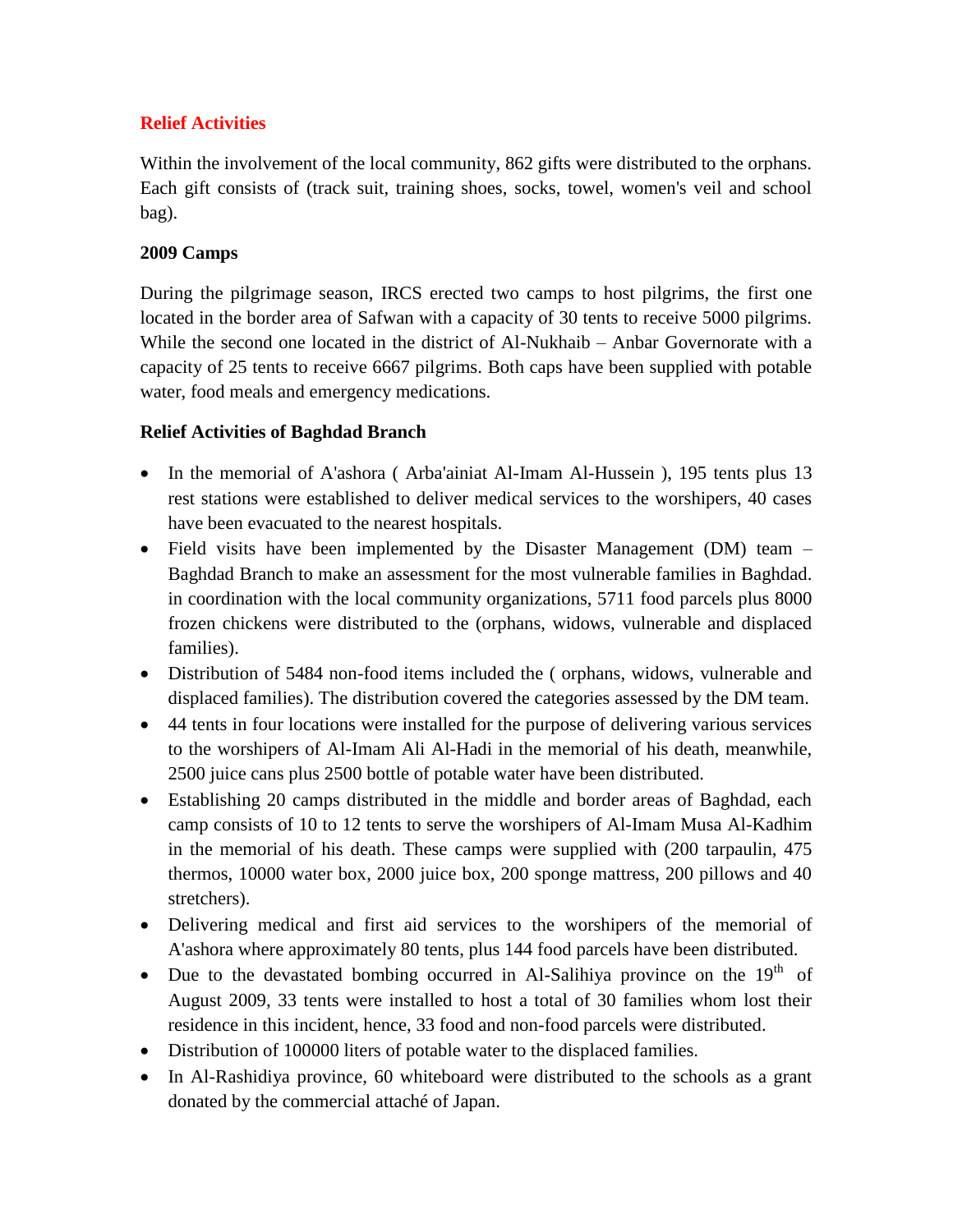| Index          | <b>Branch</b> | Food  | Non-Food                | Gifts          | Date               | Chicken | Various            |
|----------------|---------------|-------|-------------------------|----------------|--------------------|---------|--------------------|
| $\mathbf{1}$   | Baghdad       | 5711  | 5484                    |                |                    | 8000    | 180 cake of soap   |
|                |               |       |                         |                |                    |         | 2500 juice         |
|                |               |       |                         |                |                    |         | 2500 water(1liter) |
| $\overline{c}$ | Najaf         | 4392  | $\overline{\mathbf{3}}$ | 150            | $120$ box          | 500     | 9384 soap (piece)  |
| $\overline{3}$ | Neneva        | 1638  | 1913                    |                | 300 box            | 1000    | 139 soap (carton)  |
|                |               |       |                         |                |                    |         | 356 hygiene kits   |
|                |               |       |                         |                |                    |         | $115$ tent         |
|                |               |       |                         |                |                    |         | $110$ fan          |
|                |               |       |                         |                |                    |         | 860 blanket        |
| $\overline{4}$ | Kirkuk        | 1675  | 665                     | 1025           | $120$ box          | 1000    |                    |
| $\overline{5}$ | Basra         |       | 142                     |                | $300$ box          | 1000    | 225blanket         |
|                |               |       |                         |                |                    |         | 37 soap (carton)   |
|                |               |       |                         |                |                    |         | 1968 soap (piece)  |
| 6.             | Babil         | 1320  | 592                     | ä,             | $120$ box          | 1030    |                    |
| 7.             | Dywnia        | 3633  |                         |                | 120 <sub>box</sub> | 1300    | 228 fan            |
|                |               |       |                         |                |                    |         | 48 stove           |
| 8.             | Saladin       | 1268  | 680                     |                | $120$ box          | 1000    | 6000 soap (piece)  |
| 9.             | Al-muthana    | 360   | 387                     | L.             | $120$ box          | 1360    |                    |
| $\frac{1}{2}$  | Thi qar       | 925   | 873                     | $\blacksquare$ | 120 <sub>box</sub> |         |                    |
| 1              | Missan        | 5838  | 3872                    | 160            | $120$ box          | 1000    | 9432 soap (piece)  |
|                |               |       |                         |                |                    |         | 1100 fan           |
|                |               |       |                         |                |                    |         | 8 thermo           |
|                |               |       |                         |                |                    |         | 8 stove            |
| 11             | Anbar         | 1549  | 262                     | 195            | $120$ box          | 1000    | 9000 meal          |
| 11             | Dayala        | 5062  | 370                     |                | $120$ box          |         | 5055               |
|                |               |       |                         |                |                    |         | 5                  |
|                |               |       |                         |                |                    |         | 500                |
| 1 <sub>1</sub> | Karbila       | 2600  | 848                     | 35             | $120$ box          | 1429    | 3470               |
|                |               |       |                         |                |                    |         | 1200<br>1080       |
|                |               |       |                         |                |                    |         | 1050               |
|                |               |       |                         |                |                    |         | 1250               |
|                |               |       |                         |                |                    |         | 65                 |
|                |               |       |                         |                |                    |         | 70000              |
|                |               |       |                         |                |                    |         |                    |
| $\mathbf{1}$ : | Arbil         | 610   | 4500                    | 1800           | $120$ box          | 1000    | 1428               |
|                |               |       |                         |                |                    |         | 600                |
|                |               |       |                         |                |                    |         | 72                 |
|                |               |       |                         |                |                    |         | 250                |
| $\mathbf{1}$   | Wassit        | 1800  | 253                     |                | $120$ box          | 1000    | 10000              |
|                |               |       |                         |                |                    |         | 1500               |
| $1^{\prime}$   | Sulimania     | L.    | $\overline{a}$          |                | $120$ box          | 1000    | 108                |
| 1:             | Duhok         |       |                         |                | $120$ box          | 1000    | 4280               |
| Total          |               | 38381 | 20844                   | 3365           | 2400               | 23619   |                    |

 **The table below illustrates the total of food and non-food items distributed in 2009**

#### **Note:**

Food Parcel contents are: (3 kg rice, 2 kg sugar, 500 grams tea, 5 kg flour, 2 liters oil, 2 tomato paste cans, 1 kg macaroni, 1 kg beans, 2 peanuts can, 2 mushroom cans and 2 cream cans).

Non-food items (NFI) contents are:

- A. Winter NFI contents: (4 blankets, thermos, 2 jerry cans, stove, lamp, kitchen set, mattress, kerosene stove, hygiene kit).
- B. Summer NFI contents: (2 blankets, thermos, 2 jerry cans, stove, lamp, kitchen set, mattress, fan, hygiene kit).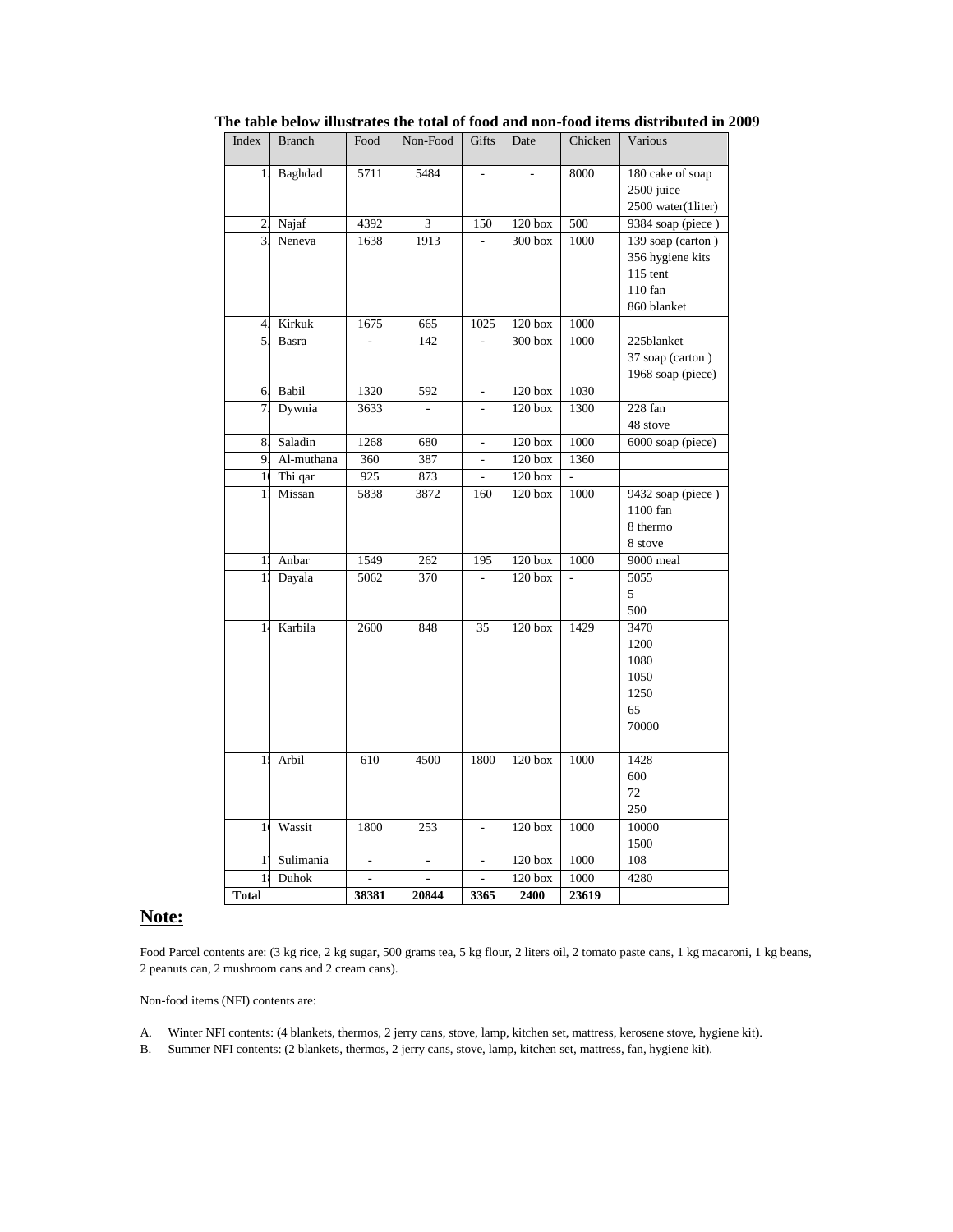# **Logistics Activities**

#### **Fleet section**

96 trucks field trips were implemented to transport the (food and non-food items ) all over the country plus 19 vehicles were allocated to transport the worshipers of the memorial of A'ashora.

#### **Warehouses movement**

- Providing IRCS Branches with (8608 food parcels, 7700 non-food share, 1140 dates box plus 2700 soap box) in addition to providing (250 tents) to Sulaimaniyah Branch, 130 tents to Dohuk Branch, 50 tents to Anbar Branch and 100 tents to Kirkuk Branch.
- Providing 2090 non-food shares to the local community charities.
- Responding to the victims of Gaza through supplying them with 1200 potable water bottles and 1250 blankets.

#### **Distribution section**

In Baghdad governorate, 10000 food parcels were distributed for the beneficiaries included vulnerable, orphans and widows. In addition to distributing (70 orphan child gifts in cooperation with Bint Al-Huda charity, 112 gifts in cooperation with Al-Kindi charity, 39 gifts in cooperation with Bithoor Al-Rahma charity and 102 gifts in cooperation Iraqi youth organization). While 290 food parcels distributed to ( the families registered in the records of Al-Entifatha Al-Sha'abaniya Organization, 429 food parcels distributed to the families affected by the devastated bombing occurred in Al-Salihiya City, 119 food parcels in cooperation with Faidh Al-Zahraa charity, 84 food parcels in cooperation with Tajan Charity for the volunarable in Al-sadir city, 226 food parcels in cooperation with Bashai'r al-khair charity, 45 food parcels for the vulnerable in al-Msaiyab city, 300 relief share for the families of martyrs and the victims of bombings occurred in Al-Sadir city. In Basrah Governorate, 100 blankets distributed to the vulnerable families while 430 food parcels distributed to the widows in cooperation with Alaa' Al-Rahma charity in Dayala Governorate.

#### **Vehicles Maintenance**

245 vary kinds of vehicles were maintained

#### **Treatment and medical services department**

48 tons of medications and medical equipments had been distributed in the hospitals and medical units, adding to distribute (430 wheelchairs and 28 crutches, 4 stretchers, 30 red CBFA bags, 11 black CBFA bags, 3451 CBFA bags for school , 26 bags , 12 toys , blood pressure meter .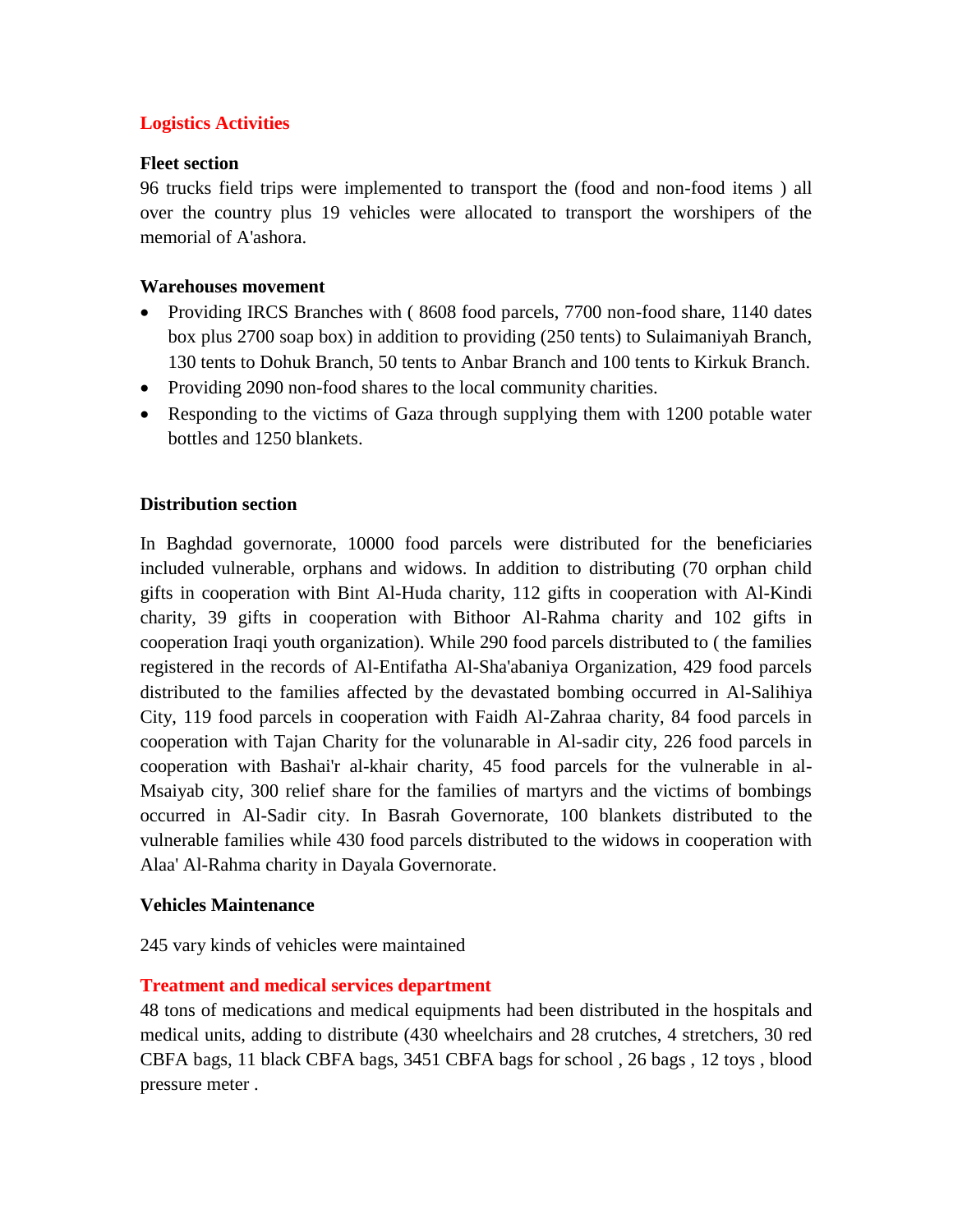# **Health Programs**

In cooperation with the ministry of Health teams, health Staff and volunteers have examined the delegations of passengers in Baghdad International Airport, as well as providing the pilgrims of Mecca with 4000 masks to prevent them from the infection of the H1N1. In addition to provide the pediatric hospital in Al-Askan District with 500 bags of mouth feeding liquid and 200 spry, in the other hands, The society participated in reducing between  $25 - 100\%$  of the cost of treatment for 129 patient in both maternity and surgical hospitals. Moreover, a circumcision campaign was achieved for 564 kids all over the country.

#### **First Aid Activities section**

In a continuous support of the International Federation of Red Cross and Red Crescent Societies , a CBHFA ToT workshop was successfully implemented for 37 Trainer, in addition to implementing 4307 workshops in CBHFA for schools (20 participants in each) included Baghdad and other governorates, while 86140 person have benefited from these trainings. Noting that 7000 First Aid Bags were distributed according to a predetermined distribution plans. The IRCS Supported also the implementation of another two workshops for the officials of the ministry of culture, the beneficiaries from these workshops reached 70 employees from both gender, the workshops included providing the ministry with 12 First Aid Bags.

#### **Medical Reports section**

1285 children and adults wheelchairs were distributed to the people with disabilities in many governorates, as well as the distribution of 50 wheelchairs for the children with disabilities under the age of 15 years old, In addition to the distribution of 25 crutches.

#### **Health programs section**

22 health coordinators have participated in the workshop implemented in all the branches for H1N1 awareness, the workshop purpose is to train 500 health disseminators whom will be responsible for the health awareness all over the country, these activities included the distribution of 100000 folders specified for the awareness from the pandemic influenza and 33 awareness lectures have been delivered in schools and universities all over Iraq.

On the occasion of the international Week of nursing, 60 person from nursing staff of the governmental have been awarded some prizes in all Iraqi governorates.

Awareness lectures on cholera and early detecting of leukemia were delivered in Kirkuk, Diwaniya and Muthanna for the benefit of 386 persons from both gender. Meanwhile,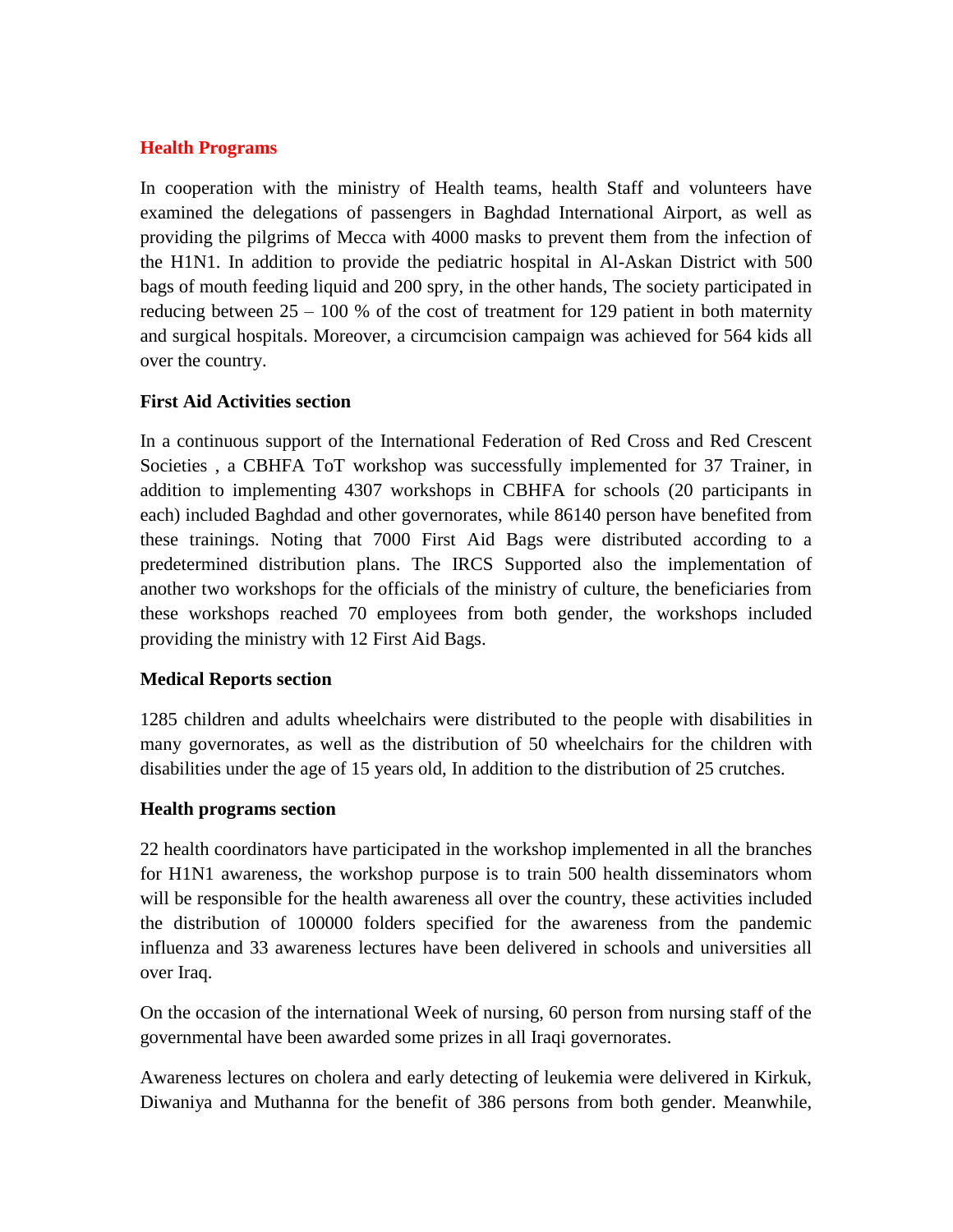90000 educational posters disseminating the significance of the purification of water in all Iraqi governorates, in addition to the participation in the measles campaigns implemented by the world health organization as an independent supervisor where the result was determining 95000 unvaccinated child in all Iraq, accordingly, the ministry of health were notified to take the required procedures.

#### **Psychological Support Program**

In cooperation with the world Health Organization, a ToT workshop was implemented for the coordinators of the psychological support program in all branches for five days, where 22 coordinators benefited. In addition to implementing the self-protection program for children in the armed conflict areas, in due, a 20 persons team was formed to implement 500 workshops for the benefit of 10000 persons from teachers in the schools covered by the program. The program covered (200 persons from the elderly houses in Baghdad, 800 orphans from the orphanages in Baghdad, 250 patients from Al-Rashad Hospital for retarded people in Baghdad and 30 persons plus 225 children from the local community organization in Baghdad ). In Neneva Governorate, a celebration for the thalassemia patients in bin Al-Atheer Hospital while three training courses in Kirkuk for 60 persons achieved.

# **Public and International Relations**

#### **Coordination**

- A. The coordination with the Turkish Agency for International Development with regard to the building Al-Razi Hospital in Baghdad. The coordination resulted the beginning of the building operations since July 2009 as a grant from the Turkish Red Crescent Society.
- B. The coordination with Jordanian Hashemite Charity in delivering humanitarian aids to Palestine – Gaza
- C. The visit of the Delegation of the Iranian Red Crescent Society to Iraqi Red Crescent Society in order to signing a memorandum of understanding between the two National Societies.
- D. The coordination with the world Health Organization and the health department in order support the monitoring campaigns for the children vaccination against measles disease.

#### **Cooperation with the Governmental Authorities**

a. Cooperation with the Ministry of Foreign Affairs (MOFA) in order to facilitate granting visas to the delegated employees of IRCS, in addition to contacting the ministry of labor and social affairs to get the statistics' updates of the governmental orphanages situation. Moreover, another kind of coordination was achieved with the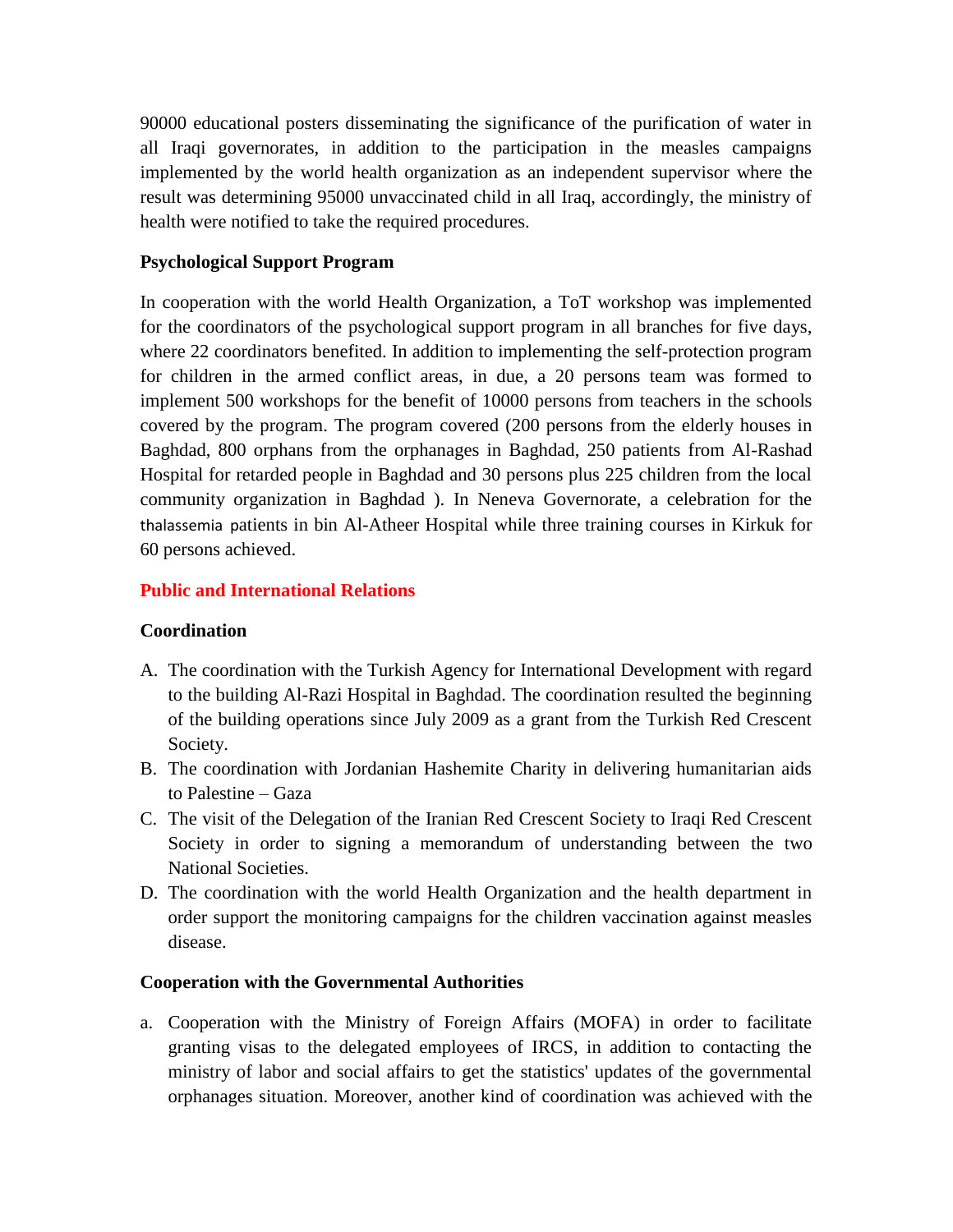ministry of Defense to ensure the protection to the foreigners' delegations visiting Iraq from various sister national societies.

- b. Contacting the authorities of Baghdad International Airport to facilitate the mission of delegating IRCS staff and volunteers. In the other hands, a continuous coordination with the authorities to allocate an office inside the Airport for the use of IRCS which will contribute in facilitating the activities that IRCS is involved in like (medical evacuation missions, pilgrims support, etc..).
- c. Finalize all the required procedures to receive the Iranian Red Crescent delegation visiting Karbala.

#### **Follow up**

- a. Finalizing the agreement between IRCS and The International Committee of the Red Cross with regard to support the IRCS telecommunication system.
- b. Organizing a specific induction course on Disaster management in cooperation with the International Committee of the Red Cross and the Federation in the IRCS HQ.

#### **Protocol Section**

- a. One of the main activities of the protocol section in 2009 focused on booking the flights for the delegations of IRCS nationally (Erbil and Sulaimaniyah) and Internationally (Jordan, UAE, Geneva, Qatar, Turkey, Sudan, Spain, Syria and Iran).
- b. Granting visas for the IRCS employees as well as to the visitors from other National Societies and partners of the movement components whom visited Iraq like the delegation of Iranian Red Crescent and the representative of IFRC – Iraq delegation.

#### **Youth & volunteers**

18198 volunteers from both gender participated to accomplish more than 1131 actions includes (maintain the relationship between volunteers, programs for woman, child welfare, education programs, social activities and athletics support) and the number of beneficiaries reached to 207577 person.



Course of crockery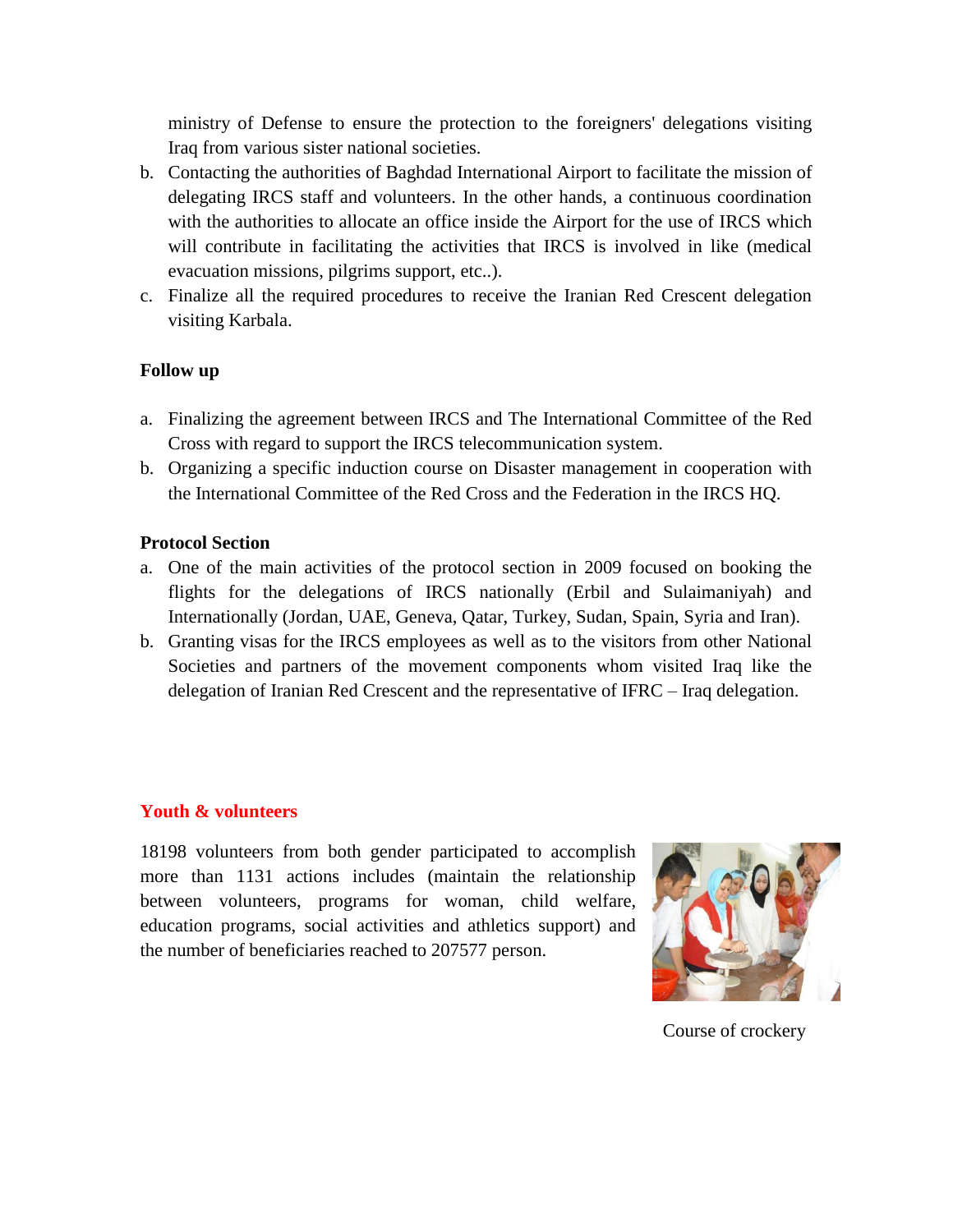#### **Restoring family links**

#### **Tracing requests & Correspondences**

- Receiving (2) tracing requests from an Iraqi family in which they enquired about the fate of their relatives who are missing in Kuwait during the 1991 events and they lost contact with them in Iraq since then, these requests were sent to the ICRC to make the necessary procedures in coordination with the Kuwaiti Red Crescent Society.
- Receiving an Iranian family in the HQs required tracing their missing son in the territorial waters opposite to the Kuwaiti coasts since 2006. Moreover, there are some information indicate that the sought person was transmitted to the Multi National Forces in Iraq, the necessary tracing procedures were made in cooperation with the ICRC & the IRCS Basrah branch. Then the family was informed with the results accordingly.
- According to the request submitted by an Iraqi citizen who was inhabitant in Switzerland and whose passport was confiscated by the Swiss authorities during his residence, we received his passport and delivered it to the person concerned in cooperation with the ICRC and the Swiss Red Cross.
- Sending a tracing request result to the Austrian Red Cross for inquiring about the fate of an Iraqi missing woman in Nainawa governorate who lost contact with her family. But unfortunately she wasn't located according to the information given in the tracing request.
- Sending a tracing request to the ICRC to trace the fate of a corpse for an Iraqi person died in one of the Multi National Forces' prisons. Whereas the IRCS received his death certificate and delivered it to his family but without figuring out the place of the corpse burial.
- With reference to the request submitted by a Jordanian family in which they required the IRCS intervention to provide help for their relative who is detained in the Ministry of Interior prison. We were notified that they alleviated the judgment pronounced against him and provided him with medical care due to his bad health situation in cooperation with the ministry of Human Rights.
- Sending a tracing request to the ICRC concerning an Iraqi missing person on the Iraqi Iranian borders since 1989. The family concerned had information indicated that the sought person is arrested in a prison in Tehran, and they are still waiting for any news.
- Receiving a tracing request from an Iraqi family in which they required to trace their missing son who was arrested by the Syrian authorities in 2007 and then lost contact with him. Therefore, coordination was made between the IRCS, the ICRC and the Syrian Red Crescent Society to locate the sought person. During the follow up process we were notified by the enquirer that the sought person was released and went back



peacefully to his family in August 2009 and this case was considered as a closed one accordingly.

Receiving a tracing request from an Iranian inhabitant woman in the US in which she required to have any information that might help to locate her missing nieces who lost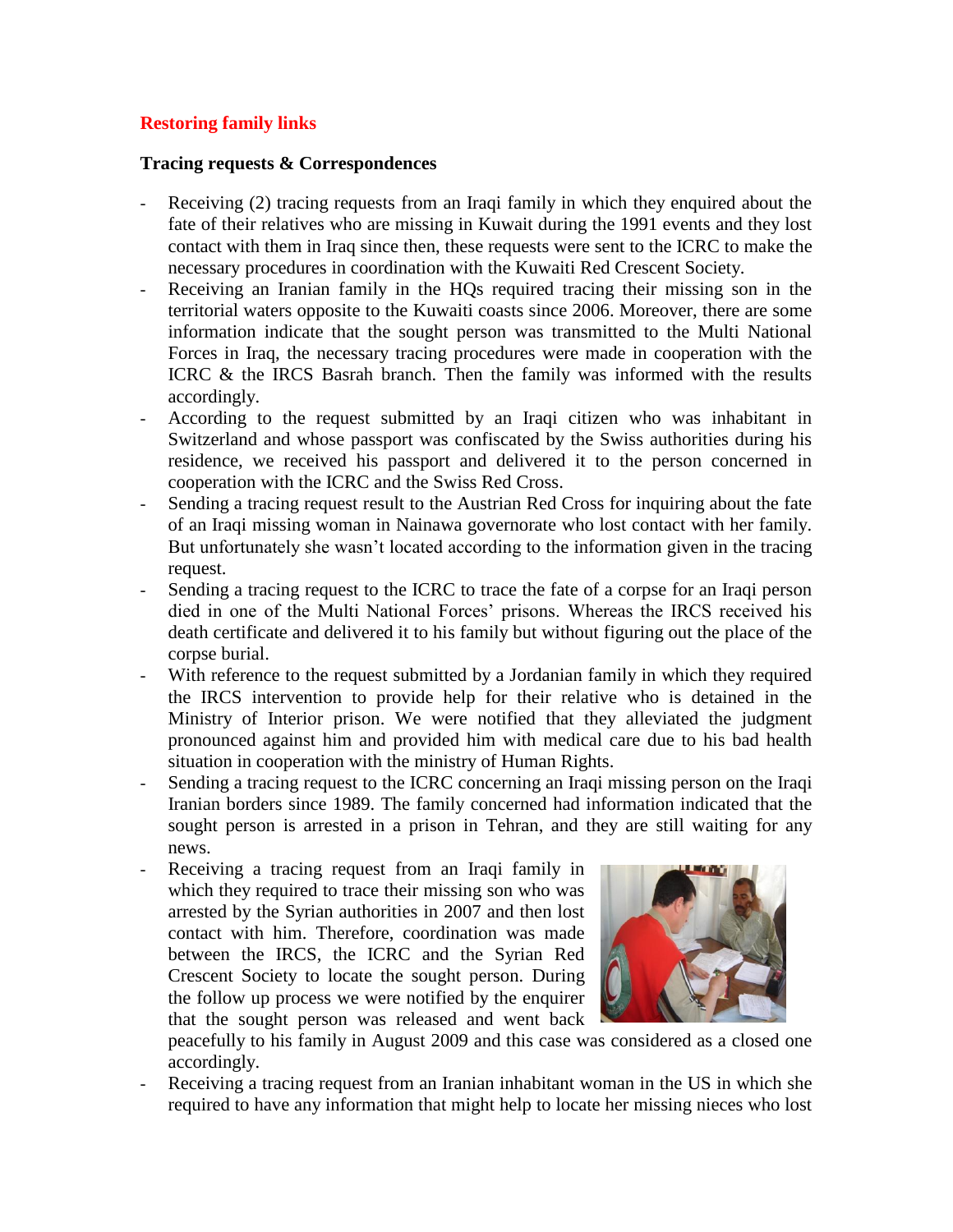contact with her in Iraq since 1998, because they were banned to go back to their residence country (Germany) by the Mujahideen Khalq Organization (MKO) in Iraq, Consequently, the request was sent to the Ministry of Interior in order to make the necessary procedures to locate the missing persons and notify the family concerned with the results.

- Receiving 5 Ask for News requests sent from Iranian families in which they asked for help to recognize the fate of their sons who are in Ashraf Camp related to (Mujahideen Khalq Organization) in Iraq. Thus we addressed the Ministry of Interior to provide possible help in this term.
- Receiving a tracing request about an Iraqi citizen who lost contact with his family since 2008 during his travel to Turkey and Greece. Thus the request was sent to the ICRC for coordination with the concerned national societies in order to locate the missing person.
- Receiving a tracing request about an Iraqi citizen missed in Saudi Arabia during the rites of pilgrimage, and sending the request to the ICRC to follow up the tracing procedures in coordination with the Saudi Arabia Red Crescent society.
- Sending an inquiry to the ICRC concerning an Iraqi citizen who lost contact with his family since 2008 during his residence in Syria, while his family was informed that he was arrested by the Syrian authorities but without any information might indicate his whereabouts.
- Sending a transmission of document request to the ICRC to facilitate having a death certificate for an Iraqi person died in Rafha camp in 1993, and according to the request submitted by his family in order to benefit from this certificate.

#### **Family's relationships continuation:**

- Receiving urgent RCMs from the ICRC sent by minors detained in a prison for juvenile related to the Iraqi authorities, later on the RCMs were delivered to the families concerned in order to locate the detention place for the minors to visit them.
- Delivering 1 civilian RCM sent from an Egyptian family in Egypt to their brother in Diyala, attached to some personal photos and documents according to his request in coordination with the IRCS tracing office in Diyala.
- Receiving 12 civilian RCMs in the IRCS / HQs sent from Iranian families, but they were sent back to them and they were notified that these RCMs are out of the humanitarian frame work for the IRCS.

#### **Periodical tracing cases & exchanging RCMs:**

- Distributing  $1511 \text{ ECMs}$  detainees' families, collecting  $19.5$  replies and then been sent to the detainees, Adding to filling in  $\tau \tau$  Release Checks forms (RL.CH) to make sure that the released detainees returned back to their families, and sending back  $2\lambda v$ ,RCMs (B.T.S.) to the addressees due to the insufficient addresses or due to the fact that these RCMs were sent to insecure areas.
- Collecting 2581 Attestation of Detention requests (AoDs) for repatriated POWs and then these AoDs were sent to the ICRC to be issued, in addition to notifying 1777 AoDs enquirers with the date of receiving their done AoDs, Moreover, distributing  $1\sqrt{2}$ . done AoDs to repatriated POWs.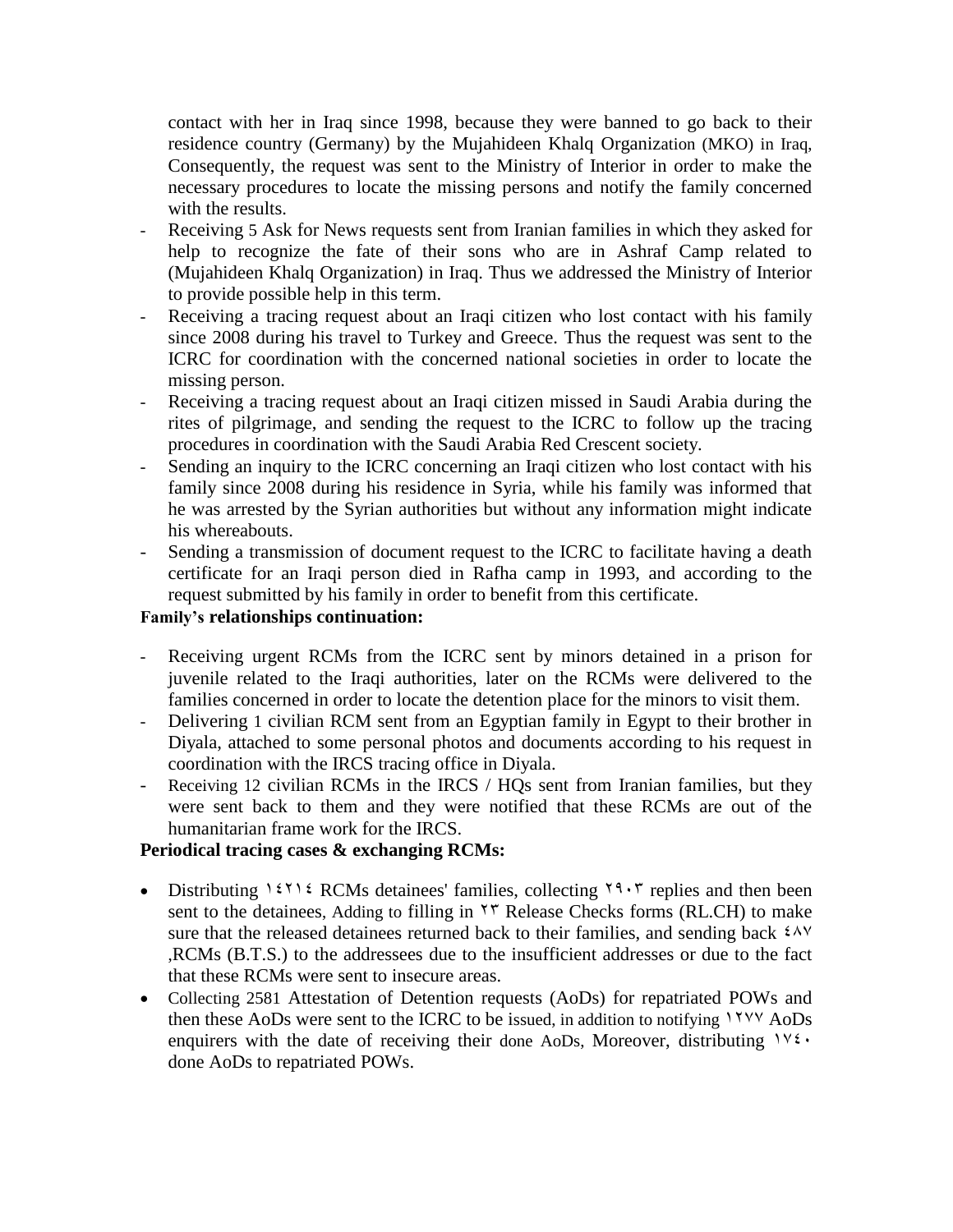• Collecting  $\vee \wedge$  Allegation of Arrest requests (AoA) from families alleged to have their relatives arrested by the M.N.F. and sending these requests to the ICRC to be followed up with the authorities concerned.

#### **Explosive Remnants of War Awareness**

The program targets people living near the contaminated areas and alerts them through awareness lectures. The program started in 2002 in cooperation with ICRC till 2007, this cooperation was suspended, whereas Iraqi Red Crescent society carried out most of the program costs, Program coordinators in all governorates except three northern governorates.

| N <sub>0</sub>          | branch           | <b>Action</b>              |                                    |                               | <b>Distributed materials</b>          |                  |                        |                                        |                                 |                      | <b>Beneficiaries</b>      |                               |                         |
|-------------------------|------------------|----------------------------|------------------------------------|-------------------------------|---------------------------------------|------------------|------------------------|----------------------------------------|---------------------------------|----------------------|---------------------------|-------------------------------|-------------------------|
|                         |                  | Lecture                    | <b>Distributed</b><br>publications | Campaign                      | <b>Miscellaneous</b>                  | <b>Posters</b>   | Folder                 | <b>Snake</b><br>$\mathbf{x}$<br>ladder | Maze                            | <b>Time</b><br>table | <b>T-</b><br>shirt        | Male                          | Female                  |
| $\sqrt{2}$              | <b>Baghdad</b>   | ۲٦                         | $\cdot$                            | $\lambda$                     |                                       | 0.1              | 1.17                   | ٤٦٨                                    | $57\lambda$                     | 11 <sub>Y</sub>      | $\Delta$                  | ٦٨٣                           | 0.54                    |
| ۲                       | $Al-$<br>muthana | $\sqrt{2}$                 | ٦                                  | ٣                             | Program                               | 5.7              | $\lambda$ o 1          | 150                                    | $\mathbf{t}$                    | <b>YEA</b>           | $\overline{\mathbf{u}}$   | $\sqrt{11}$                   | 5.5                     |
| ۳                       | Wassit           | $\mathcal{L}$              | $\ddot{\phantom{0}}$               | ۲                             | coordinators                          | 159              | ۲٦٥                    | $\ddot{\phantom{0}}$                   | ٩                               | $\cdot$              | $\cdot$                   | 009                           | $\Lambda$ £             |
| $\epsilon$              | Anbar            | $\overline{\mathbf{r}}$    | $\cdot$                            | ٩                             | participated in                       | <b>EVA</b>       | $\overline{Y}V$        | 41 <sub>A</sub>                        | EVI                             | $\cdot$              | $\cdot$                   | vq.                           | ٢٤٩                     |
| ۰                       | <b>Basra</b>     | $\circ$                    | $\mathbf{r}$                       | ٤                             | (distributing                         | 119.             | $Y \cdot \circ \cdot$  | 1.70                                   | <b>VYO</b>                      | $\circ \cdot \cdot$  | $\epsilon \cdot \cdot$    | $\frac{1}{1}$                 | 17AT                    |
| ٦.                      | Neneva           | $\overline{\ }$            | $\bullet$                          | $\overline{a}$                | food and non<br>food items,<br>Health | ٦٩٢              | $V \cdot \circ$        | ٠                                      | $\bullet$                       | $\ddot{\phantom{0}}$ | ٠                         | 910                           | TV <sub>o</sub>         |
| ٧                       | Najaf            | $\sqrt{2}$                 | $\ddot{\phantom{0}}$               | $\lambda$                     |                                       | 111              | $\lambda$ ź.           | ۲.                                     | $\ddot{\phantom{0}}$            | $\ddot{\phantom{0}}$ | $\lambda$                 | 777                           | <b>YOA</b>              |
| ۸                       | Dywania          | $\mathbf{r}$ .             | $\cdot$                            | ٤                             | programs)                             | i                | 11Y                    | $\mathbf{r}$ .                         | $\epsilon$ .                    | ٠                    | $\ddot{\phantom{0}}$      | $\overline{\tau \cdot z\tau}$ | ٤٨٥                     |
| ٩                       | <b>Kerkuk</b>    | $\mathfrak{f}\mathfrak{r}$ | ٠                                  | $\cdot$                       |                                       | $\overline{110}$ | 911                    | ٠                                      | ٠                               | $\mathbf{f}$ .       | ٠                         | ٦٧٠                           | 705                     |
| ١.                      | <b>Babil</b>     | ٦                          | $\cdot$                            | $\ddot{\phantom{0}}$          |                                       | 117              | $\epsilon \cdot \cdot$ | ٠                                      | $\cdot$                         | ٢٨                   | $\cdot$                   | $\overline{\mathbf{r}}$       | $\overline{\mathsf{v}}$ |
| $\overline{\mathbf{1}}$ | Thi-qar          | ۰                          |                                    | $\ddot{\phantom{0}}$          |                                       | 111              | ٦٨.                    | $\overline{\mathbf{r}}$                | $\overline{\mathbf{y}}$         | $\cdot$              | $\mathbf{Y}^{\mathbf{q}}$ | oV1                           | $\overline{\cdots}$     |
| $\overline{\mathbf{y}}$ | <b>Missan</b>    | $\lambda$                  | $\cdot$                            | ۳                             |                                       | <b>TA0</b>       | rr9.                   | $\ddot{\phantom{0}}$                   | $\overline{r}$ . $\overline{r}$ | ٢o                   | $\Delta$                  | rrv                           | 111                     |
| 13                      | <b>Dyala</b>     | <b>YA</b>                  | $\bullet$                          | $\ddot{\phantom{0}}$          |                                       | 179              | 111                    | ٦o                                     | $\circ \vee$                    | 1.7                  | $\mathbf{r}$              | 117                           | 517                     |
|                         | <b>Total</b>     |                            | ٩                                  | $\mathfrak{t}$ $\mathfrak{r}$ | 4.5                                   | 0190             | 9919                   | <b>YA.1</b>                            | <b>YYEO</b>                     | 1110                 | OVP                       | 1.711                         | $0 \wedge 0 1$          |

#### **Dissemination**

Dissemination program is one of the IRCS programs that disseminate IRCS humanitarian mission, the international movement, the fundamental principles, international humanitarian law (IHL), and the emblem usage. These goals are achieved by targeting the local communities with its various population implemented by the network staff spreading in the 18 branches in all the Iraqi governorates.

| No  | <b>Branch</b> | Lectures  | Gender                     |                               | <b>Beneficiaries (person)</b> |  |  |
|-----|---------------|-----------|----------------------------|-------------------------------|-------------------------------|--|--|
|     |               |           | Male                       | Female                        | 777.                          |  |  |
| 1.  | Anbar         | ٥٩        | ١١٩٤                       | ۱۰٦٦                          | ۱۵٦.                          |  |  |
| 2.  | Kirkuk        | ٥٥        | <b>AT9</b>                 | $Y\Upsilon$                   | ۸٦.                           |  |  |
| 3.  | Al-muthana    | $\circ$ . | $\circ \cdot \cdot$        | ۳٥٩                           | 11AV                          |  |  |
| 4.  | Wassit        | ٣٤        | ٦٧٣                        | 01t                           | 1119                          |  |  |
| 5.  | <b>Babil</b>  | ٣٤        | 4.1                        | ٤١١                           | ٤٩٨                           |  |  |
| 6.  | Dvala         | ٢٤        | ۲۸۹                        | $\mathbf{r} \cdot \mathbf{q}$ | $\circ \tau$ .                |  |  |
| 7.  | <b>Missan</b> | ۲۳        | ٣٤٦                        | ١٧٤                           | ۷۱۸                           |  |  |
| 8.  | Basra         | ۱٥        | ٤١٦                        | $r \cdot r$                   | ٥٢٦                           |  |  |
| 9.  | Dywania       | ۱٥        | 790                        | ۲۳۱                           | For                           |  |  |
| 10. | Saladin       | ٩         | ١٨٠                        | $\sqrt{1}$                    | ٣٣٦                           |  |  |
| 11. | Neneva        | ٩         | ۱٦٩                        | ١٦٧                           | ۱۸۱                           |  |  |
| 12. | Dohuk         | $\circ$   | ٢٦                         | ٥٥١                           | ه ۱                           |  |  |
| 13. | Thi-qar       | ٣         | ه ۱                        |                               | ۲۲٦.                          |  |  |
|     | <b>Total</b>  |           | $0A$ $\uparrow$ $\uparrow$ | tt91                          | ۱۰۳۳۲                         |  |  |